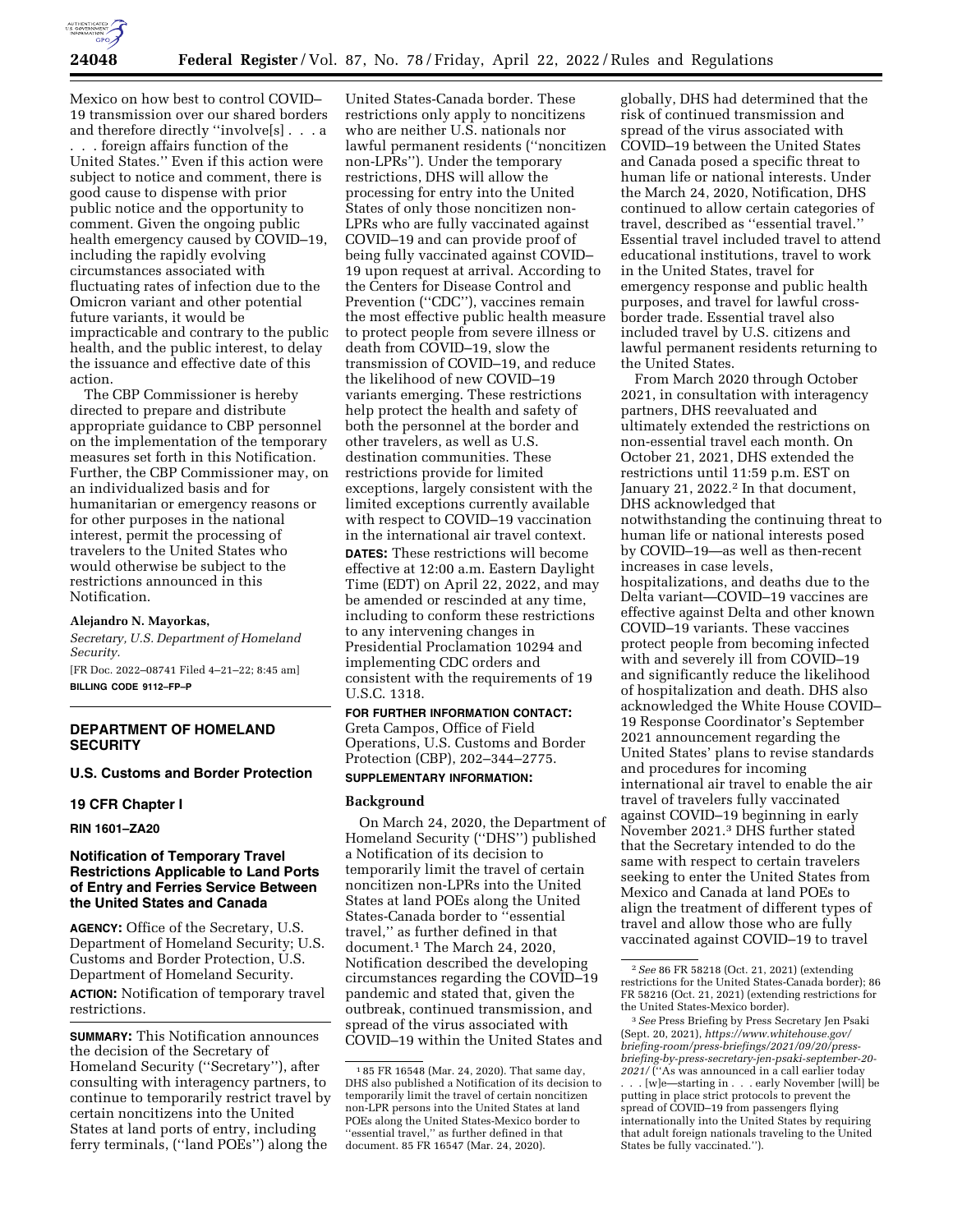to the United States, whether for essential or non-essential reasons.4

On October 29, 2021, following additional announcements regarding changes to the international air travel policy by the President of the United States and CDC,<sup>5</sup> DHS announced that beginning November 8, 2021, nonessential travel of noncitizen non-LPRs would be permitted through land POEs, provided that the traveler is fully vaccinated against COVID–19 and can provide proof of full COVID–19 vaccination status upon request.6 DHS also announced in October 2021 that beginning in January 2022, inbound noncitizen non-LPRs traveling to the United States via land POEs—whether for essential or non-essential reasons would be required to be fully vaccinated against COVID–19 and provide proof of full COVID–19 vaccination status. In making this announcement, the Department provided fair notice of the anticipated changes, thereby allowing ample time for noncitizen non-LPR essential travelers to get fully vaccinated against COVID–19.7

On December 14, 2021, at DHS's request, CDC provided a memorandum to DHS describing the current status of the COVID–19 public health emergency. The CDC memorandum warned of ''case

4*See* 86 FR 58218; 86 FR 58216.

6*See* 86 FR 72842 (Dec. 23, 2021) (describing the announcement with respect to Canada); 86 FR 72843 (Dec. 23, 2021) (describing the announcement with respect to Mexico).

7*See* DHS, DHS Releases Details for Fully Vaccinated, Non-Citizen Travelers to Enter the U.S. at Land and Ferry Border Crossings, *[https://](https://www.dhs.gov/news/2021/10/29/dhs-releases-details-fully-vaccinated-non-citizen-travelers-enter-us-land-and-ferry) [www.dhs.gov/news/2021/10/29/dhs-releases](https://www.dhs.gov/news/2021/10/29/dhs-releases-details-fully-vaccinated-non-citizen-travelers-enter-us-land-and-ferry)[details-fully-vaccinated-non-citizen-travelers-enter](https://www.dhs.gov/news/2021/10/29/dhs-releases-details-fully-vaccinated-non-citizen-travelers-enter-us-land-and-ferry)[us-land-and-ferry](https://www.dhs.gov/news/2021/10/29/dhs-releases-details-fully-vaccinated-non-citizen-travelers-enter-us-land-and-ferry)* (Oct. 29, 2021); DHS, Fact Sheet: Guidance for Travelers to Enter the U.S. at Land Ports of Entry and Ferry Terminals, *[https://](https://www.dhs.gov/news/2021/10/29/fact-sheet-guidance-travelers-enter-us-land-ports-entry-and-ferry-terminals) [www.dhs.gov/news/2021/10/29/fact-sheet](https://www.dhs.gov/news/2021/10/29/fact-sheet-guidance-travelers-enter-us-land-ports-entry-and-ferry-terminals)[guidance-travelers-enter-us-land-ports-entry-and](https://www.dhs.gov/news/2021/10/29/fact-sheet-guidance-travelers-enter-us-land-ports-entry-and-ferry-terminals)[ferry-terminals](https://www.dhs.gov/news/2021/10/29/fact-sheet-guidance-travelers-enter-us-land-ports-entry-and-ferry-terminals)* (updated Jan. 20, 2022); *see also*  DHS, Frequently Asked Questions: Guidance for Travelers to Enter the U.S., *[https://www.dhs.gov/](https://www.dhs.gov/news/2021/10/29/frequently-asked-questions-guidance-travelers-enter-us)  [news/2021/10/29/frequently-asked-questions](https://www.dhs.gov/news/2021/10/29/frequently-asked-questions-guidance-travelers-enter-us)[guidance-travelers-enter-us](https://www.dhs.gov/news/2021/10/29/frequently-asked-questions-guidance-travelers-enter-us)* (updated Jan. 20, 2022).

counts and deaths due to COVID–19 continuing to increase around the globe and the emergence of new and concerning variants,'' and emphasized that ''[v]accination is the single most important measure for reducing risk for SARS–CoV–2 transmission and avoiding severe illness, hospitalization, and death.'' 8 Consistent with these considerations and in line with DHS's October 2021 announcement, CDC recommended that proof of COVID–19 vaccination requirements be expanded to cover both essential and non-essential noncitizen non-LPR travelers.

In support of this conclusion, CDC cited studies indicating that individuals vaccinated against COVID–19 are five times less likely to be infected with COVID–19 and more than eight times less likely to require hospitalization than those who are unvaccinated. Conversely, unvaccinated people are 14 times more likely to die from COVID– 19 than those who are vaccinated.9 Per CDC, ''proof of vaccination of travelers helps protect the health and safety of both the personnel at the border and other travelers, as well as U.S. destination communities. Border security and transportation security work is part of the Nation's critical infrastructure and presents unique challenges for ensuring the health and safety of personnel and travelers.'' 10 In a January 14, 2022, update, CDC confirmed its prior recommendation. Specifically, CDC noted the ''rapid increase'' of COVID–19 cases across the United States that have contributed to high levels of community transmission and increased rates of new hospitalizations and deaths. According to CDC, between January 5 and January 11, 2022, the seven-day average for new hospital admissions of patients with confirmed COVID–19 increased by 24 percent over the prior week, and the seven-day average for new COVID–19 related deaths rose to 2,991, an increase of 33.7 percent compared to the prior week. CDC emphasized that this increase had exacerbated the strain on the United States' healthcare system and again urged that ''[v]accination of the broadest number of people best protects all individuals and preserves the United States' critical infrastructure, including healthcare systems and essential workforce.'' CDC thus urged ''the most comprehensive requirements possible for proof of vaccination'' and specifically recommended against

exceptions to travel restrictions for specific worker categories as a public health matter.11

Given these recommendations, and after consultation with interagency partners and consideration of all relevant factors, including economic considerations, DHS announced the decision of the Secretary to temporarily restrict travel by noncitizen non-LPRs into the United States at land POEs along the United States-Canada border by requiring proof of COVID–19 vaccination upon request at arrival.12 This requirement was put in place at 12:00 a.m. EST on January 22, 2022, and will remain in effect until 11:59 p.m. EDT on April 21, 2022, unless amended or rescinded prior to that time.

# **CDC's Public Health Assessment and Recommendation To Continue COVID– 19 Vaccination Requirement for Entry of Noncitizen Non-LPR Travelers**

In considering whether to extend the travel restrictions, DHS solicited, and CDC provided to DHS, an updated public health assessment and recommendations regarding the DHS requirement for noncitizen non-LPRs to be fully vaccinated and to provide proof of COVID–19 vaccination for entry at land POEs. CDC sent a memorandum to the Commissioner of U.S. Customs and Border Protection on March 21, 2022, with its recommendations.<sup>13</sup> CDC reiterated that vaccination protects the public from severe illness, including deaths and hospitalizations.14 Of note, a recent CDC study found that, for those people hospitalized with COVID–19, severe outcomes, as measured by length of hospital stay and number of intensive care unit stays, appeared lower at the time when the Omicron variant was initially surging than during previous periods of high transmission associated with previous variants—something that CDC attributed in part to wider vaccination coverage and up-to-date boosters.15 This is consistent with CDC's

<sup>5</sup>Changes to requirements for travel by air were implemented by, *inter alia,* Presidential Proclamation 10294 of October 25, 2021, 86 FR 59603 (Oct. 28, 2021) (''Presidential Proclamation 10294''), and a related CDC order, 86 FR 61224 (Nov. 5, 2021) (''CDC Order''). *See also* CDC, *Requirement for Proof of Negative COVID–19 Test or Recovery from COVID–19 for All Air Passengers Arriving in the United States, [https://www.cdc.gov/](https://www.cdc.gov/quarantine/pdf/Global-Testing-Order-10-25-21-p.pdf)  [quarantine/pdf/Global-Testing-Order-10-25-21](https://www.cdc.gov/quarantine/pdf/Global-Testing-Order-10-25-21-p.pdf) [p.pdf](https://www.cdc.gov/quarantine/pdf/Global-Testing-Order-10-25-21-p.pdf)* (Oct. 25, 2021); *Requirement for Airlines and Operators to Collect Contact Information for All Passengers Arriving into the United States, [https://](https://www.cdc.gov/quarantine/pdf/CDC-Global-Contact-Tracing-Order-10-25-2021-p.pdf) [www.cdc.gov/quarantine/pdf/CDC-Global-Contact-](https://www.cdc.gov/quarantine/pdf/CDC-Global-Contact-Tracing-Order-10-25-2021-p.pdf)[Tracing-Order-10-25-2021-p.pdf](https://www.cdc.gov/quarantine/pdf/CDC-Global-Contact-Tracing-Order-10-25-2021-p.pdf)* (Oct. 25, 2021). CDC later amended its testing order following developments related to the Omicron variant. *See CDC, Requirement for Proof of Negative COVID–19 Test Result or Recovery from COVID–19 for All Airline Passengers Arriving into the United States, [https://www.cdc.gov/quarantine/pdf/Amended-](https://www.cdc.gov/quarantine/pdf/Amended-Global-Testing-Order_12-02-2021-p.pdf)[Global-Testing-Order](https://www.cdc.gov/quarantine/pdf/Amended-Global-Testing-Order_12-02-2021-p.pdf)*\_*12-02-2021-p.pdf* (Dec. 2, 2021).

<sup>8</sup>*See* Memorandum from CDC to CBP re Public Health Recommendation for Proof of COVID–19 Vaccination at U.S. Land Borders (Dec. 14, 2021). 9 *Id.* 

<sup>10</sup> *Id.* 

<sup>11</sup>Memorandum from CDC to CBP re Public Health Recommendation for Proof of COVID–19 Vaccination at U.S. Land Borders—Addendum (Jan. 18, 2022).

<sup>12</sup>*See* 87 FR 3429 (Jan. 24, 2022); 87 FR 3425 (Jan. 24, 2022) (parallel Mexico notification).

<sup>13</sup>*See* Memorandum from CDC to CBP, Update: Public Health Recommendation for Proof of COVID–19 Vaccination at U.S. Land Borders under Title 19 (March 21, 2022).

<sup>14</sup>*See* Memorandum from CDC to CBP (March 21, 2022).

<sup>15</sup>*COVID Data Tracker Weekly Review: Interpretive Summary for February 11, 2022,*  Centers for Disease Control and Prevention, *[https://](https://www.cdc.gov/coronavirus/2019-ncov/covid-data/covidview/past-reports/02112022.html)  [www.cdc.gov/coronavirus/2019-ncov/covid-data/](https://www.cdc.gov/coronavirus/2019-ncov/covid-data/covidview/past-reports/02112022.html)  [covidview/past-reports/02112022.html](https://www.cdc.gov/coronavirus/2019-ncov/covid-data/covidview/past-reports/02112022.html)* (Feb. 11, 2022); *see* Memorandum from CDC to CBP (March 21, 2022).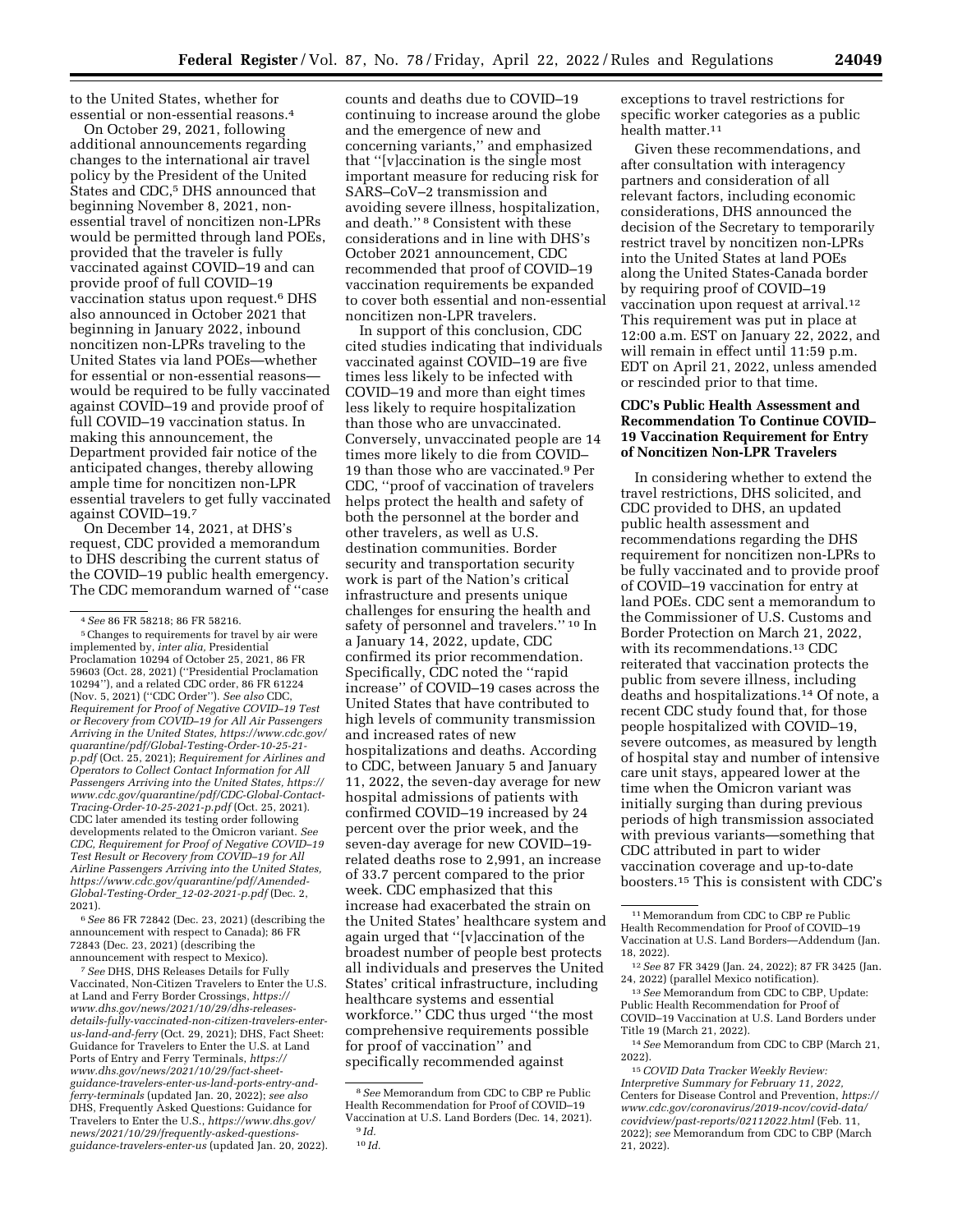assessment that vaccines remain the most effective public health measure to protect people from severe illness or death from COVID–19, slow transmission of COVID–19, and reduce the likelihood of new COVID–19 variants emerging.16

CDC also noted that the U.S. Government's actions and guidance in response to COVID–19 have evolved over the course of the pandemic as more scientific information has become available. During earlier phases of the pandemic, pharmaceutical interventions were unavailable, and the United States had to instead rely on largely nonpharmaceutical interventions, including limits on gatherings and school closures, masking, and testing. Expanded epidemiologic data, advances in scientific knowledge, and the availability of pharmaceutical interventions (both vaccines and effective treatments), however, have permitted many of those early actions to be dialed back in favor of a more nuanced and narrowly tailored set of tools that provide a less burdensome means of preventing and controlling COVID–19. In CDC's judgment, maintaining high vaccination coverage is essential to sustaining the use of less burdensome measures. To ensure sustained vaccine coverage, CDC recommends continuing both domestic efforts to increase vaccine uptake (primary series and booster doses) among U.S. residents and measures to ensure high rates of vaccination coverage among persons entering the United States.17

Echoing prior assessments, CDC's March 21, 2022, recommendation ''encourages continued implementation of comprehensive requirements for proof of vaccination for *all* [noncitizen non-LPRs] seeking entry into the United States," whether by land or by air.<sup>18</sup> CDC also once again recommended a ''comprehensive'' proof-of-vaccination requirement and recommended against ''further exceptions for specific worker categories at this time,'' as global vaccination rates continue to rise.19

Of particular importance to this analysis, COVID–19 vaccines—which according to CDC are ''the single most important measure'' for responding to COVID–19 20—are widely available and

have been increasingly available for months. As of April 8, 2022, in Canada, 81.39 percent of the entire population was fully vaccinated against COVID–19, while 85.59 percent of individuals five years and older are fully vaccinated against COVID–19.21 According to the U.S. Department of State, as of March 28, 2022, Mexico administered at least one vaccine dose to 85.5 million people (90 percent of the adult target population) and fully vaccinated 79.6 million (87.8 percent of the adult target population). Approximately 61.8 percent of Mexico's total population is fully vaccinated.

On April 14, 2022, DHS asked CDC whether CDC's March 21, 2022, recommendations had changed over the preceding three weeks. CDC responded that its recommendations had not changed. CDC had reviewed the available data and concluded that its recommendations remain the same. CDC wrote that it ''encourages continued implementation of comprehensive requirements for proof of vaccination for all [noncitizen non-LPRs] seeking entry into the United States for travel or commerce, whether by land or by air. Doing so will help maintain high vaccination coverage across the United States, which is essential to sustaining the advances we have made thus far and have allowed some early actions to be revised. CDC does not recommend further exceptions for specific worker categories at this time.'' 22

#### **Analysis of Temporary Travel Restrictions Under 19 U.S.C. 1318**

DHS has consulted with interagency partners, taking into account relevant factors, including the above-mentioned CDC public health assessment, economic considerations, and operational impacts,23 and concludes that a broad COVID–19 vaccination requirement at land POEs remains necessary and appropriate. In reaching this conclusion, DHS also reviewed a

23 Consistent with its assessment in January, CBP continues to assess that a testing option is not operationally feasible given the significant number of land border crossers that go back and forth on a daily or near-daily basis, for work or school. A negative COVID–19 test requirement would mean that such individuals would have to get tested just about every day. This is not currently feasible, given the cost and supply constraints, particularly in smaller rural locations. Further, CBP reports additional operational challenges associated with verifying test results, given the wide variation in documentation.

range of concerns, including those related to potential impacts on employers seeking H–2A temporary agricultural workers and entities that employ or rely on long-haul truck drivers engaged in cross-border transportation of goods. After careful review, DHS has determined not to provide industry-specific exceptions for the following two key reasons: (1) Workers engaged in trucking and agriculture continue to present a public health risk if not vaccinated; and (2) the vaccination requirement that has been in place since January 22, 2022, has not materially disrupted cross-border economic activity, according to data analysis that included input from DHS and other federal agencies.

First, even if particular workers do not engage in extended interaction with others, they still engage in activities that involve contact with others, thereby increasing the risk of being infected and spreading COVID–19. It is for this reason, and because vaccines are widely available, that as a public health matter, CDC once again did not recommend further exceptions for specific worker categories at this time.24 Such workers also may enter the United States after contracting COVID–19 elsewhere, become seriously ill after arrival, and require hospitalization and use of limited healthcare resources as a result. A COVID–19 vaccination requirement at land POEs helps protect the health and safety of personnel at the border, other travelers, and the U.S. communities where these persons may be traveling and spending time among members of the public. Such a requirement also reduces potential burdens on local healthcare resources in U.S. communities.

Second, DHS data, as well as that provided by other federal agencies, does not indicate a material disruption to cross-border economic activity and movement resulting from the vaccination requirement imposed in January 2022, including among temporary agriculture workers and commercial truck drivers. In fact, there has been an increase, not decrease, in the number of H–2A nonimmigrant workers admitted to the United States as compared to last year. While it is possible that there are individual-level effects on a subset of workers who are not fully vaccinated or their current or prospective employers, such impacts appear marginal based on the aggregate data.

As shown in *Figure 1* (where the vertical line represents the date the

<sup>16</sup>COVID–19 Vaccines Work, December 23, 2021. *[https://www.cdc.gov/coronavirus/2019-ncov/](https://www.cdc.gov/coronavirus/2019-ncov/vaccines/effectiveness/work.html) [vaccines/effectiveness/work.html](https://www.cdc.gov/coronavirus/2019-ncov/vaccines/effectiveness/work.html)* (accessed March. 22, 2022).

<sup>17</sup>*See* Memorandum from CDC to CBP (March 21, 2022).

<sup>18</sup> *Id.* 

<sup>19</sup>*See id.* 

<sup>20</sup>*See* Memorandum from CDC to CBP (Dec. 14, 2021).

<sup>21</sup>Canadian statistics may be found at: *[https://](https://health-infobase.canada.ca/covid-19/vaccination-coverage/) [health-infobase.canada.ca/covid-19/vaccination](https://health-infobase.canada.ca/covid-19/vaccination-coverage/)[coverage/](https://health-infobase.canada.ca/covid-19/vaccination-coverage/)* (accessed Apr. 17, 2022).

<sup>22</sup>*See* Memorandum from CDC to CBP, Update: Public Health Recommendation for Proof of COVID–19 Vaccination at U.S. Land Borders under Title 19 (Apr. 14, 2022).

<sup>24</sup>*See* Memorandum from CDC to CBP (Mar. 21, 2022).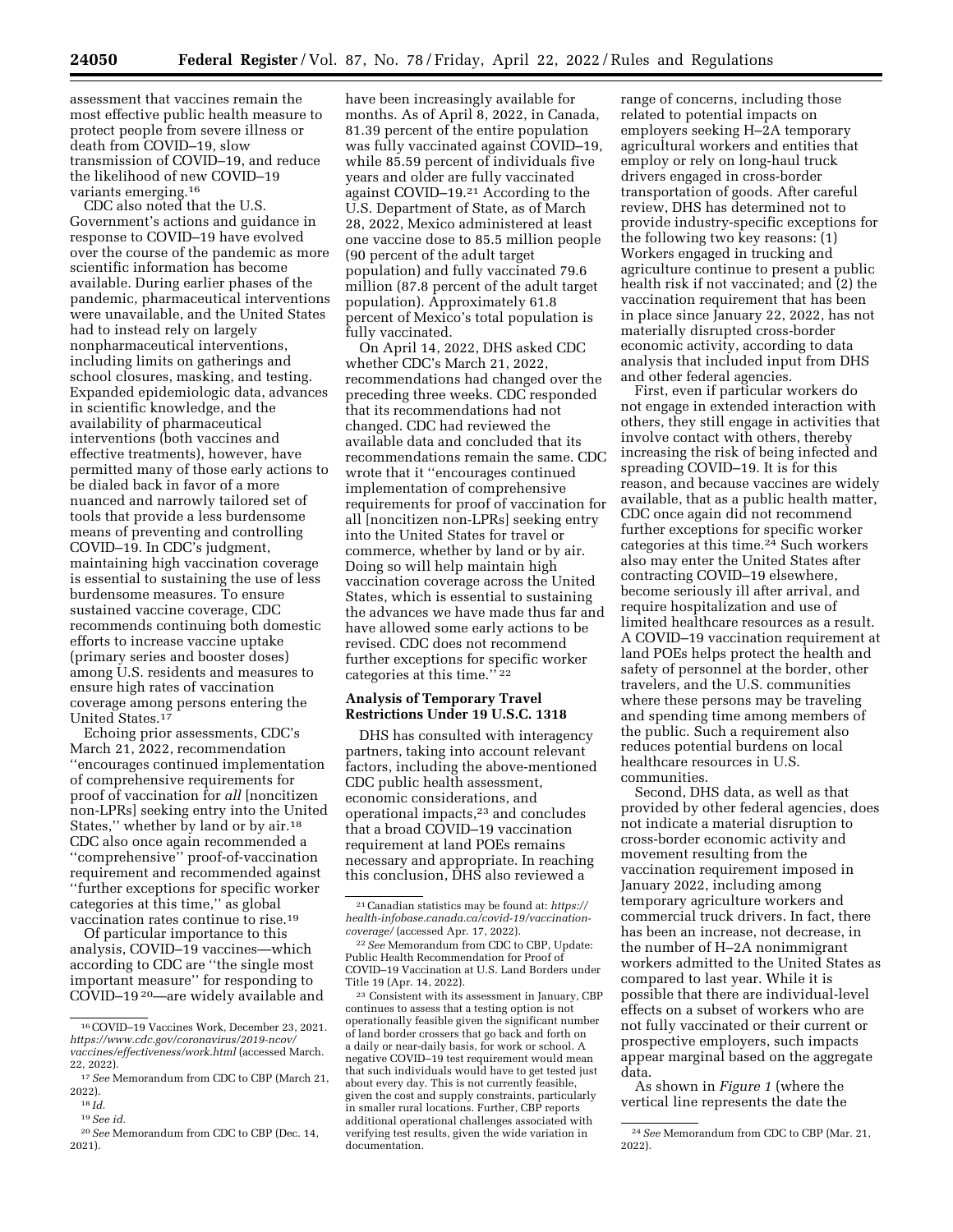vaccination requirement for noncitizen non-LPRs went into full effect), H–2A admissions this fiscal year generally track seasonal patterns, which have reflected a longer-term increase in H–2A

admissions since 2019, as shown in *Figure 2.* In fact, as stated above, H–2A admissions were generally higher between January 22, 2022 and March 31, 2022 when the COVID–19 vaccination

requirement has been in place, as compared to H–2A admission numbers for the same time in 2021. **BILLING CODE 9112–FP–P** 



*Figure 1. Rolling Average of H-2A Admissions (7 days)* 

*Data Source: BorderStat. April 13, 2022.*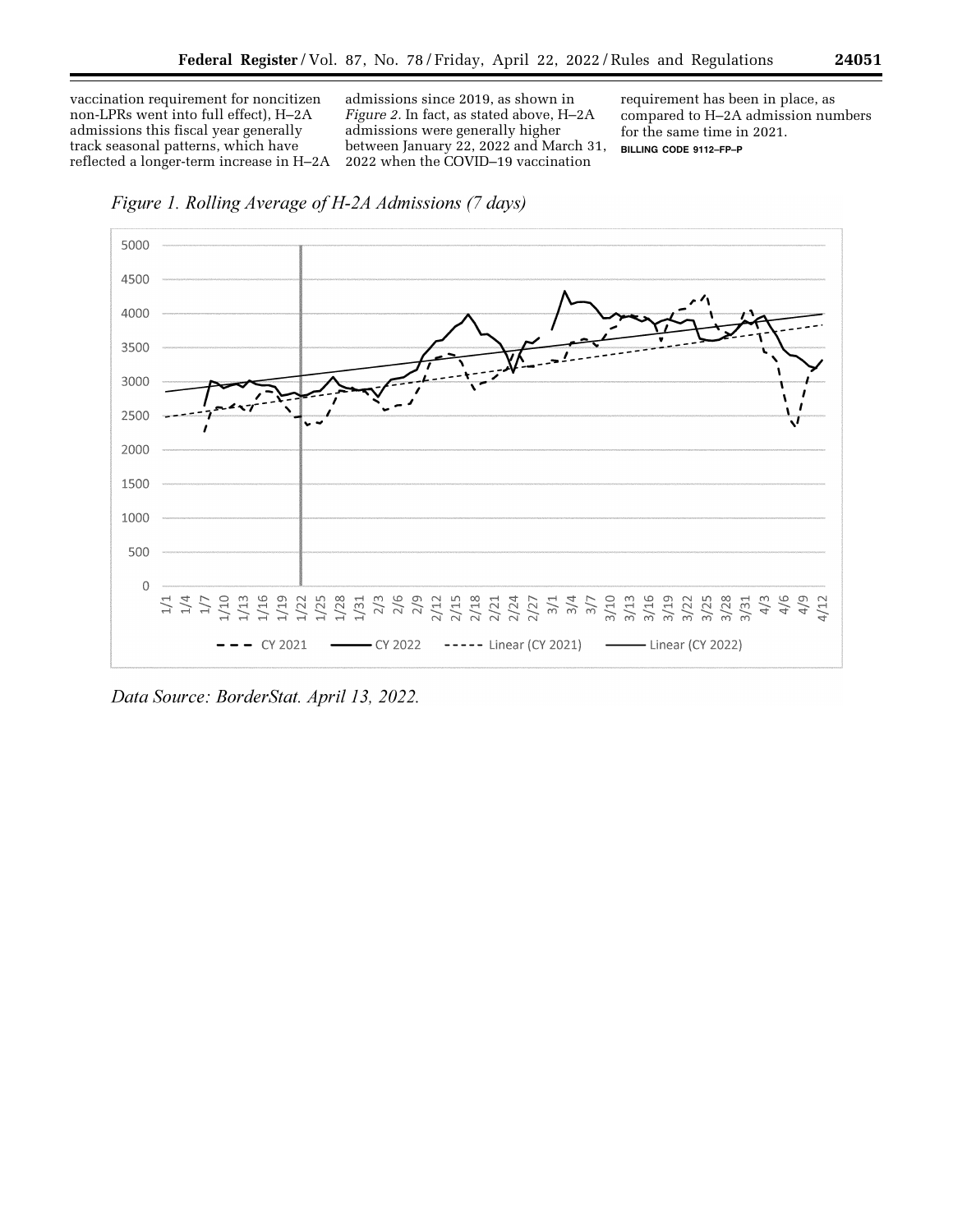



*Data Source: BorderStat. April 13, 2022.* 

Likewise, there was no significant decrease in border crossings by commercial truck following the vaccination requirement that went into effect on January 22, 2022. *Figures 3* and *4* cover the months before the new vaccination requirement was implemented as well as the months when the new vaccination requirement

was implemented. This data shows regular fluctuations generally consistent with what is seen in data for the same time in Fiscal Year 2021 and in the months in 2022 before the new vaccination requirement went into effect. And while the aggregate number of commercial trucks entering the United States from Canada in 2022 is

lower than 2021, this initial decrease predates the implementation of the new vaccination requirement on January 22, 2022, and is not mirrored on the Southern border, where commercial truck traffic appears to have slightly increased in 2022.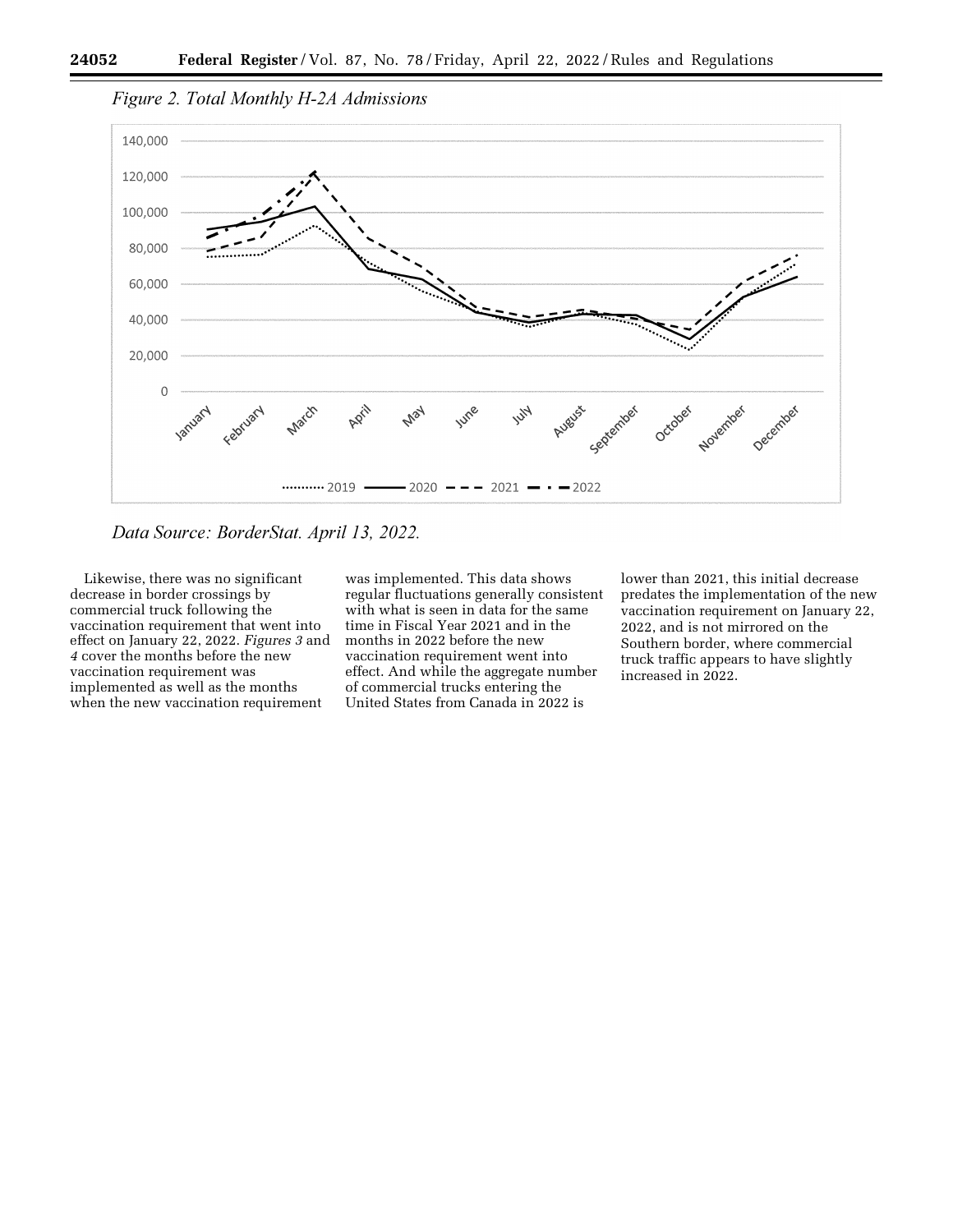

*Figure 3. Rolling Average of Northern Border Truck Crossings (7 days) by Fiscal Year* 

*Data Source: BorderStat. April 13, 2022.* 

*Figure 4. Rolling Average of Southern Border Truck Crossings (7 days) by Fiscal Year* 



*Data Source: BorderStat. April 13, 2022.* 

# **BILLING CODE 9112–FP–C**

DHS, in consultation with interagency partners, also has considered the operational effect of these requirements. In the January 2022 Notification, DHS projected minimal short-term operational impact. The relevant data that DHS and other federal agency

partners have analyzed indicate that these projections were accurate. DHS has closely monitored wait times at land POEs, examined cross-border movement, and analyzed available data on border crossings since the vaccination requirement went into effect at land POEs on January 22, 2022, and

has observed very minimal operational disruptions. As travelers become more familiar with the vaccination requirement and vaccination rates continue to increase globally, DHS projects any operational impacts to further diminish.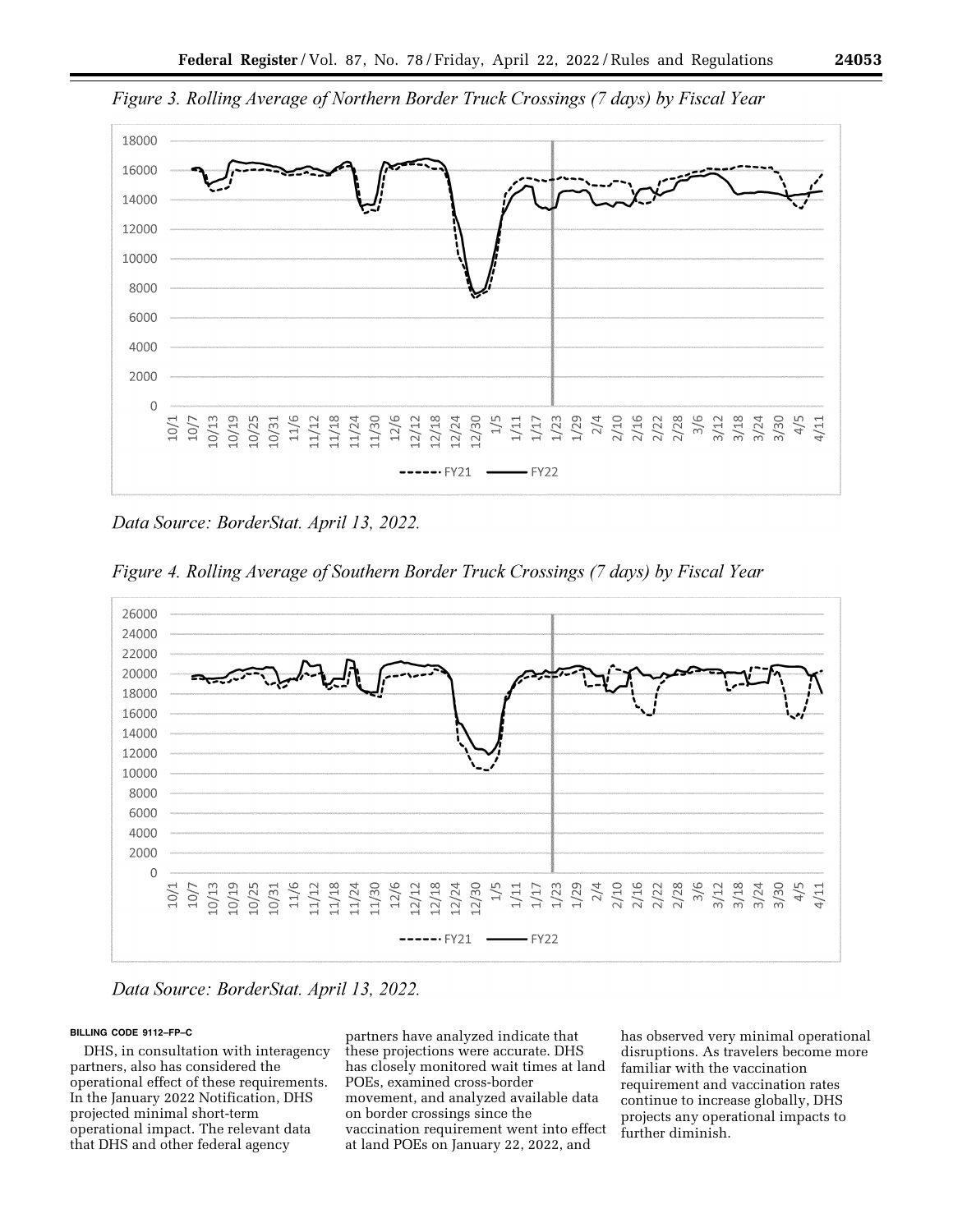Based on the foregoing analysis and CDC recommendations, with this Notification, DHS will continue to align COVID–19 travel restrictions applicable to land POEs with those that apply to incoming international air travel,25 ensuring more consistent application of COVID–19 vaccination requirements across travel domains. As a result, with limited exception, all noncitizen non-LPRs will be required, upon request, to show proof of full vaccination against COVID–19 to enter the United States.

# **Notice of Action**

Following consultation with CDC and other interagency partners, and after having considered and weighed the relevant factors, I have determined that the risk of continued transmission and spread of the virus associated with COVID–19 between the United States and Canada poses an ongoing ''specific threat to human life or national interests.'' Accordingly, and consistent with the authority granted in 19 U.S.C. 1318(b)(1)(C) and (b)(2),26 I have determined, in consultation with CDC and other interagency partners, that it is necessary to respond to the ongoing threat at land POEs along the United States-Canada border by allowing the processing of travelers to the United States for only those noncitizen non-LPRs who are ''fully vaccinated against COVID–19'' and can provide ''proof of being fully vaccinated against COVID– 19'' upon request, as those terms are defined under Presidential Proclamation 10294 and CDC's implementing Order

(''CDC Order'').27 This action does not apply to U.S. citizens, U.S. nationals, lawful permanent residents of the United States, or American Indians who have a right by statute to pass the borders of, or enter into, the United States. In addition, I hereby authorize exceptions to these restrictions for the following categories of noncitizen non-LPRs: 28

• Certain categories of persons on diplomatic or official foreign government travel as specified in the CDC Order;

• persons under 18 years of age; • certain participants in certain

COVID–19 vaccine trials as specified in the CDC Order;

• persons with medical contraindications to receiving a COVID– 19 vaccine as specified in the CDC Order;

• persons issued a humanitarian or emergency exception by the Secretary of Homeland Security;

• persons with valid nonimmigrant visas (excluding B–1 [business] or B–2 [tourism] visas) who are citizens of a country with limited COVID–19 vaccine availability, as specified in the CDC Order;

• members of the U.S. Armed Forces or their spouses or children (under 18 years of age) as specified in the CDC Order; and,

• persons whose entry would be in the U.S. national interest, as determined by the Secretary of Homeland Security.

In administering such exceptions, DHS will not require the Covered Individual Attestation currently in use by CDC for noncitizen non-LPRs seeking to enter the United States by air travel, or similar form, but DHS may, in its discretion, require any person invoking an exception to this requirement to provide proof of eligibility consistent with documentation requirements outlined in CDC's Technical Instructions.29

This Notification does not apply to air or sea travel (except ferries and pleasure craft) between the United States and Canada. This Notification does apply to passenger/freight rail, passenger ferry travel, and pleasure boat travel between

the United States and Canada. These restrictions address temporary conditions and may be amended or rescinded at any time, including to conform these restrictions to any intervening changes in Presidential Proclamation 10294 and implementing CDC orders and consistent with the requirements of 19 U.S.C. 1318.30 In conjunction with interagency partners, DHS will closely monitor the effect of the requirements discussed herein, and the Secretary will, as needed and warranted, exercise relevant authority in support of the U.S. national interest.

I intend for this Notification and the restrictions discussed herein to be given effect to the fullest extent allowed by law. In the event that a court of competent jurisdiction stays, enjoins, or sets aside any aspect of this action, on its face or with respect to any person, entity, or class thereof, any portion of this action not determined by the court to be invalid or unenforceable should otherwise remain in effect for the duration stated above.

This action is not a rule subject to notice and comment under the Administrative Procedure Act. It is exempt from notice and comment requirements because it concerns ongoing discussions with Canada and Mexico on how best to control COVID– 19 transmission over our shared borders and therefore directly ''involve[s] . . . a

. . . foreign affairs function of the United States.'' Even if this action were subject to notice and comment, there is good cause to dispense with prior public notice and the opportunity to comment. Given the ongoing public health emergency caused by COVID–19, including the rapidly evolving circumstances associated with fluctuating rates of infection due to the Omicron variant and other potential future variants, it would be impracticable and contrary to the public health, and the public interest, to delay the issuance and effective date of this action.

The CBP Commissioner is hereby directed to prepare and distribute appropriate guidance to CBP personnel on the implementation of the temporary

<sup>25</sup>*See* Presidential Proclamation 10294, *supra,* at n.5.

<sup>26</sup> 19 U.S.C. 1318(b)(1)(C) provides that ''[n]otwithstanding any other provision of law, the Secretary of the Treasury, when necessary to respond to a national emergency declared under the National Emergencies Act (50 U.S.C. 1601 *et seq.*) or to a specific threat to human life or national interests,'' is authorized to ''[t]ake any . . . action that may be necessary to respond directly to the national emergency or specific threat.'' On March 1, 2003, certain functions of the Secretary of the Treasury were transferred to the Secretary of Homeland Security. *See* 6 U.S.C. 202(2), 203(1). Under 6 U.S.C. 212(a)(1), authorities ''related to Customs revenue functions'' were reserved to the Secretary of the Treasury. To the extent that any authority under section 1318(b)(1) was reserved to the Secretary of the Treasury, it has been delegated to the Secretary of Homeland Security. *See* Treas. Dep't Order No. 100–16 (May 15, 2003), 68 FR 28322 (May 23, 2003). Additionally, 19 U.S.C. 1318(b)(2) provides that ''[n]otwithstanding any other provision of law, the Commissioner of U.S. Customs and Border Protection, when necessary to respond to a specific threat to human life or national interests, is authorized to close temporarily any Customs office or port of entry or take any other lesser action that may be necessary to respond to the specific threat.'' Congress has vested in the Secretary of Homeland Security the ''functions of all officers, employees, and organizational units of the Department,'' including the Commissioner of CBP. 6 U.S.C. 112(a)(3).

<sup>27</sup> 86 FR 61224 (Nov. 5, 2021).

<sup>28</sup>The exceptions to this temporary restriction are generally aligned with those outlined in Presidential Proclamation 10294 and further described in the CDC Order, with modifications to account for the unique nature of land border operations where advance passenger information is largely not available.

<sup>29</sup>CDC, Technical Instructions for Implementing Presidential Proclamation Advancing the Safe Resumption of Global Travel During the COVID–19 Pandemic and CDC's Order, *[https://www.cdc.gov/](https://www.cdc.gov/quarantine/order-safe-travel/technical-instructions.html) [quarantine/order-safe-travel/technical](https://www.cdc.gov/quarantine/order-safe-travel/technical-instructions.html)[instructions.html](https://www.cdc.gov/quarantine/order-safe-travel/technical-instructions.html)* (last reviewed Mar. 3, 2022).

<sup>30</sup>Although past notifications of this type have sunset on dates certain, DHS has determined, in light of the analysis above, to instead engage in regular reviews of this policy, guided by public health data and other relevant inputs. In determining whether and when to lift the requirements imposed under this notification, DHS anticipates that it will take account of whether Presidential Proclamation 10294 remains in effect, among all relevant factors, consistent with the requirements of 19 U.S.C. 1318. DHS anticipates lifting the requirements imposed under this notification no later than when Presidential Proclamation 10294 is revoked.